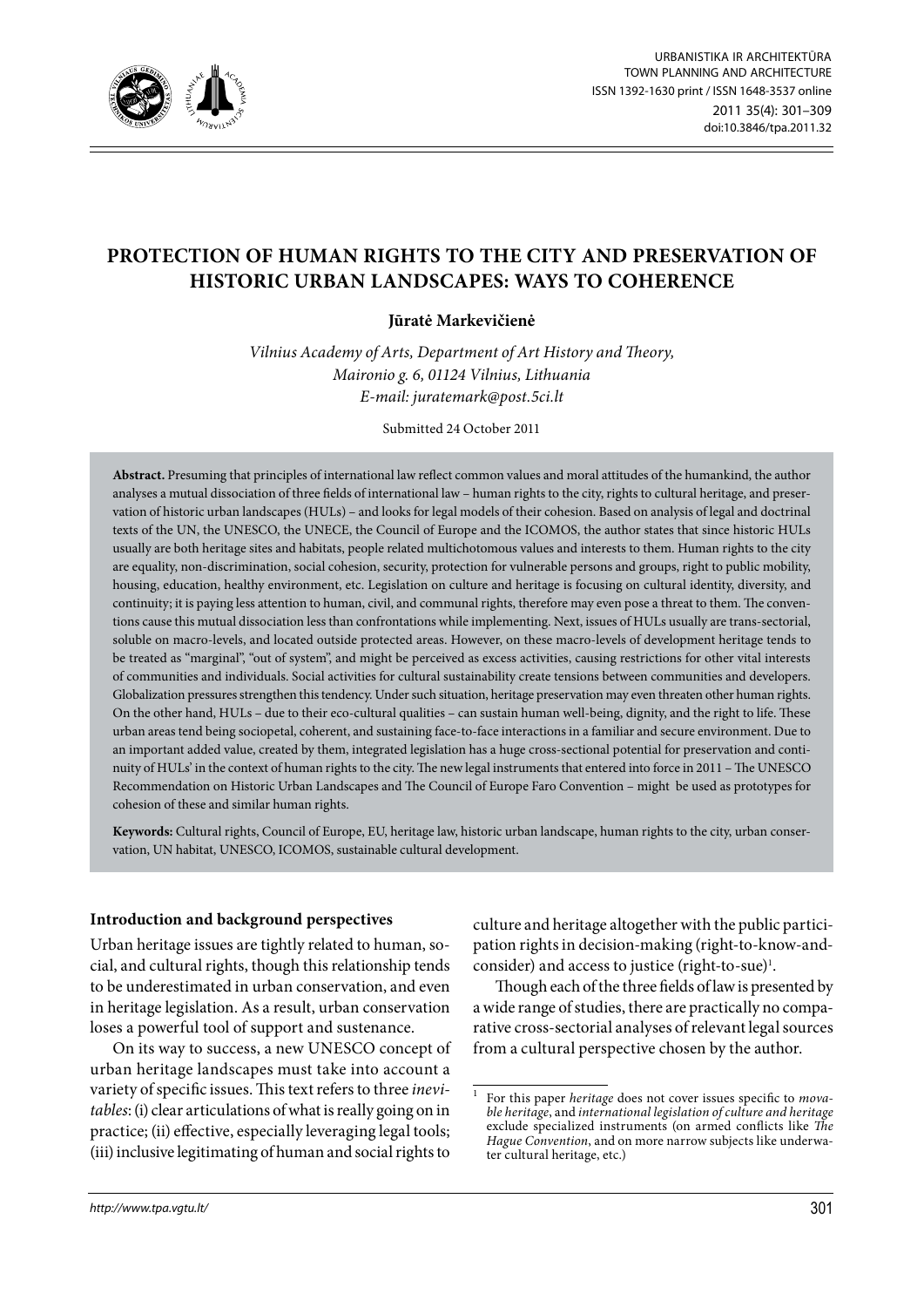Through implemented principles of the international law, **international agreements on human and social rights** reflect the global discourse on fundamental human values, common beliefs and moral attitudes of humankind. Based on a complicated consensus between culturally different, but equally sovereign states, these legal instruments are ethical statements, suggesting a global vision of the more just, tolerant, peaceful, beautiful, and wise world that should be created and sustained for current and future generations.

**National legislation on cultural heritage** may, however, differ from country to country, and from region to region. Without taking into account differences in legal traditions and generic cultural identities, a common international *know-how* happens to miss national and especially local targets; as a result, it may be less effective in critical situations, such as increasing pressures of new development on historic urban areas, not excluding World Heritage Sites (just to mention the recent *rush to erect skyscrapers* in historic centres of European cities).

**An intrinsic role of the contemporary heritage preservation in human cultures** should be taken into account as well. Heritage preservation is a specific social instrument of cultural *self-defence* that emerges as an inevitable substitute of broken or lost traditions, sometimes becoming a *last resort* in sustaining and continuing cultural identities of human societies (Markevičienė 2006: 81). From this perspective, a permanently broadening concept of cultural heritage, together with an increasing inclusion of large structures, such as cultural landscapes and their systems, is a response to the cultural shift that happens now in our commercially globalizing world.

**A balance between hard law and soft law** also has to be reconsidered. That society has a rule-governed character is a standard sociological axiom; without this feature of rule-governance, individual and social behavior is bound to lapse into randomness and radical contingency (Dallmayr 1992: 3). However, heritage conservation professional community tends to be rather sceptical towards *hard* law. In day-to-day urban conservation preference is often given to *soft* law, such as case-to-case decisions based on mutual agreements between various formal and non-formal actors on the urban development arena, or moral attitudes and obligations, as well as targeted *know-how*, carried by conservation professionals and heritage authorities.

Unfortunately, this *soft* way is the most effective in ideal situations of comprehensive mutual agreements. Under a conflict situation *powers* enter the game, and options for heritage preservation often cannot resist against other pressures. Then, a *hard* legal background may become *the last resort* both for heritage authorities in their public service and for the public concerned in heritage preservation. It addition, it helps in case of gaps between legislation and law enforcement.

# **I. Human rights – a support to or a pressure on culture and heritage?**

**1. International law on human rights** refers to fundamental cultural issues in a more than laconic way. *The UN Universal Declaration on Human Rights* (1948) (4) indicates *cultural rights*, relating them to fundamentals, such as personal dignity, individual development, and social participation, providing that everyone, as a member of society, is entitled to realization of the economic, social and *cultural rights* indispensable for his dignity and the free development of his personality, and has the right freely to participate in the cultural life of the community, to enjoy the arts and to share in scientific advancement and its benefits (Art. 22, Art. 27, para. 1). Parallel to **rights,** the *Declaration* assigns individual's **duties** to the community, and draws **limits** to personal rights and freedoms (Art. 29). However, it *does not elucidate the specific relationship between individuals, communities, and nations, and do not clarify how conflicts among these three entities could or should be resolved* (Silverman, Ruggles 2007: 4). Follow-up legal instruments – *The UN International Covenant on Economic, Social and Cultural Rights* (1966) (6) and *The UN International Covenant on Civil and Political Rights* (1966) (5) – are similar to the *Declaration* in not clarifying, what *cultural rights* really mean.

**2. International indicators on human well-being**, such as the *UN Human Development Index* (HDI), and the *UN Commission on Sustainable Development* (CSD) *indicators* (27) consistently omit issues on culture and heritage, as well as on cultural aspects of sustainable development<sup>2</sup>.

The same is true with the *UN Program on Sustainable Development AGENDA 21,* as well as with **economically biased international indicators**, such as the *GDP indexes*, or more sophisticated systems like the *Genuine Progress Indicator* (GPI), the *Societal Capacity to Commit Resources* (SCCR), or *The Economist Intelligence Unit's Quality of Life Index* (LQI) (19).

From an anthropological perspective, almost all of these notions have cultural facets – and factually every of these facets has been overlooked in the mentioned

<sup>2</sup> However, the *UN Human Development Report 2006* notes that the *Index* is not in any sense a comprehensive measure of human development (28)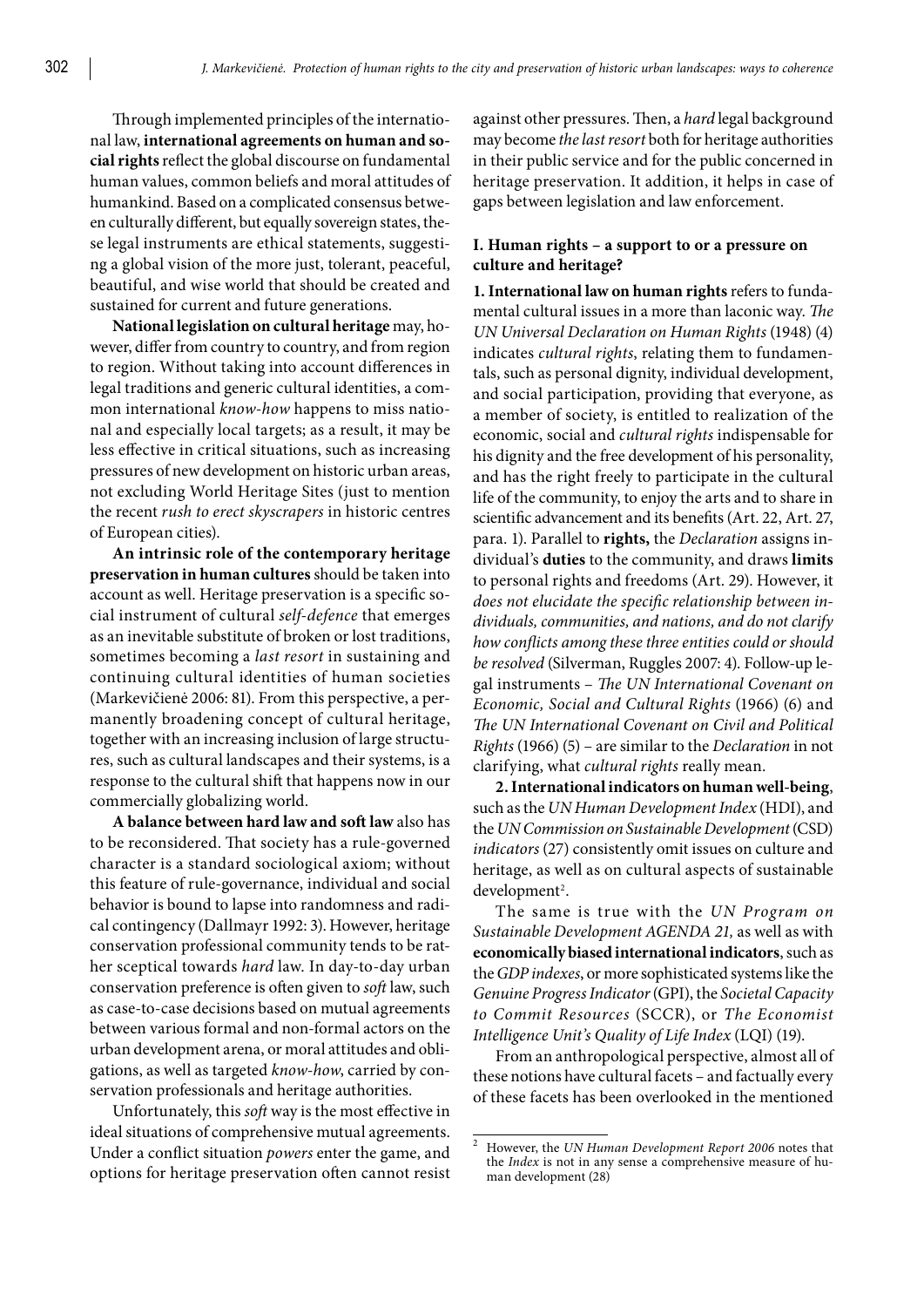legal instruments. For example, there are indicators on biodiversity, but nothing is related to human cultural diversity, though both concepts are compared, and sometimes equalized at academic discourses. No wonder that in common "Realpolitik", not talking about economic life, cultural heritage is often treated either as potential commodities on a free market, or as obstacles to new developments, but not as irreplaceable cultural resources. Socio-cultural consequences of heritage losses are neither classified, nor estimated.

This is especially true for urban heritage. A vast majority of historic urban areas are both heritage sites and habitats. Multichotomous values, needs, aspirations, and interests are related to and targeted at the same historic environments. These contradictory aims often lead to conflicts, which result in losses both of tangible and intangible urban heritage. More often than not, urban heritage is of no priority in legal instruments related to urban life; and in the context of human rights it may be *forgotten* or just added as an *embellishment of life*, a pleasure, non-vital for human well-being.

Are cultural considerations of *residual* nature in major human rights instruments, as Logan suggests? Quoting Asbjørn Eide and Allan Rosas (2001: 289) note that in both the Universal Declaration of Human Rights (1948) and the International Covenant on Economic, Social and Cultural Rights (1966), "cultural rights" seem like a left-over category coming at the end of the rights listed in both documents, he gives an excuse: *this seems to be largely by accident rather than design, the result of the relatively late recognition of cultural rights. But this in turn probably reflects a perception in the general community (and particularly the legal community drawing up the human rights instruments) that cultural matters are less critical than the economic, political, and social* (2007: 40).

However, the problem is more faceted. On the whole, international law is rather uneasy about cultural issues – they seem indefinable, fuzzy, unprovable, and complicated to estimate. Perhaps everybody agrees that culture, including heritage, is the essence of human life; that many conflicts, even wars have been triggered by distinctions between cultural identities, and people have been murdered or sacrificing their lives for cultural reasons. On the other hand, there are no evident proves or precise appraisals on a direct harm to individuals and/or communities that could be caused by cultural changes or losses of heritage (such as a destruction of an old historic district, or an erection of skyscrapers nearby monuments). A loss of cultural relationships does not necessarily lead to physical disadvantages and oppressions of individuals and groups.

Helaine Silverman and Fairchild D. Ruggles note that values related to human life are by no means equal with values related to culture and heritage: *The loss of heritage can easily be decried as a crime that affects multiple generations, erasing cultural memory and severing links with the past that are integral to forging and maintaining modern identities. Yet it is dangerous to place commensurate value on people and things and to couch these acts in a language reserved for genocide, since they do not inhabit the same order of existence* (2007: 5). Finally, it is not clear, how issues of *vital interests* should be distinguished from issues of *taste and imagination*.

Cultural heritage is commonly positioned as *shared common good.* However, Silverman and Ruggles point out one more specific facet – that culture and heritage are by no means a *neutral* category of self-definition, nor an inherently positive thing: heritage can either unite, or divide, be perceived as *a fundamentally good thing*, and serve as *a tool for oppression.* According to them, *for this reason, heritage has an uneasy place in the United Nations' call for universal human rights and it merits examination as an urgent contemporary problem* (2007: 3).

Whatever the reason, it does not change the fact. This omitting attitude provokes responses. For example, *the Submission* prepared by ICOMOS for the *Workshop to reflect on the Future of the World Heritage Convention,* 25–27 February 2009 UNESCO, **has attributed** *human rights' issues associated with natural and cultural heritage*, as well as *the economic and social sustainability of the local context* to *global pressures impacting on the conservation outcomes –* putting them in a line with other major threats, such as climate change; rapid pace and scale of urban development, and the associated role of global capital; rapid demographic change; poverty and local under-development; complex relationships between tourism, conservation and the well-being of local communities, etc. (2008: 4). This statement looks like a paradox only at the first sight.

**3.** Contrary to this 'cultural laconism' of the international law on human rights, **international conventions on culture and heritage** tend to *explain what culture really is and why it is so important* to individuals, peoples and communities. Consequently, they present an ideal outlook on the subject and indicate relevant human aspirations, becoming an excellent tool in raising awareness, as well as in assisting any positive national activities for protection, safeguarding, and maintenance of cultural heritage. However, they are less effective in a case of cultural conflicts, since they do not clarify some crucial definitions, and introduce rather limited remedies for enforcement of their provisions.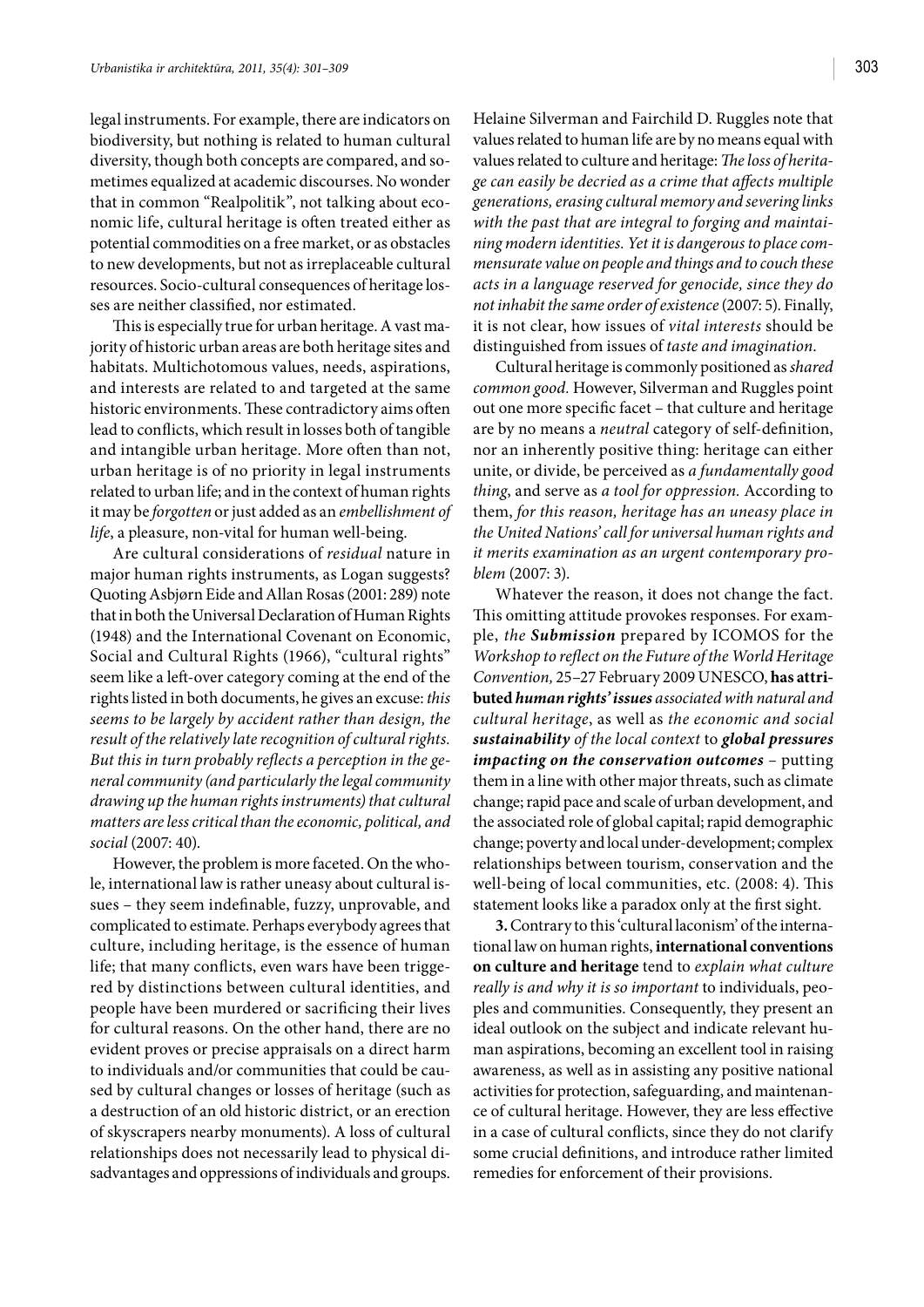**As regards definitions**, conventions on culture and heritage paradoxically **do not define the very concept of** *culture***.** This is true to *The UNESCO Convention Concerning the Protection of the World Cultural and Natural Heritage* (1972), *The UNESCO Convention for the Safeguarding of the Intangible Cultural Heritage* (2003), *The UNESCO Convention on the Protection and Promotion of the Diversity of Cultural Expressions* (2005). In addition, the latter gives no definition of its derivative key concept – *cultural diversity*.

From a socio-anthropological perspective this option might be correct, taking into account a variety of concepts on culture and flexibility of their interpretations that exist in the global discourse. Yet in practice it happens to be misleading, especially in the context of globalization, where *corporate* or *enterprise culture* is a word on the lips, but the common definition denotes an opposite order: *an organizational or social environment that encourages and makes possible initiative and innovation. /…/. A society with an enterprise culture facilitates individuality and requires people to take responsibility for their own welfare. /…/. Governments /…/ promoted an enterprise culture by introducing market principles into all areas of economic and social life. These included policies of deregulation of financial services, privatization of utilities and national monopolies, and commercialization of the public sector*<sup>3</sup> .

From a legal point of view this unclearness is a systemic gap, which may lead to stalemate situations and event to a dead-end for heritage in decision-making, as well as in complicated judicial debates, if taken by experienced barristers, protecting pure profit-oriented developers.

**As regards human rights to culture and heritage**, the Conventions are rather limited in providing for them, because they do not assign the public rights for access to justice, in particular for *locus standi* – a foundation stone of the right of the individuals or groups to take action where wrong exists. This is in contrary to the fundamental principle of law *ubi ius ibi remedium* (where there is a right, there is a remedy). In addition, legal actors under the Conventions are limited to nations (peoples), which by virtue of fact are represented only by national governments.

All this weakens binding forces of the Conventions in case of a conflict. Due to *soft formulas*, notions of the Conventions on culture may be (and sometimes are) perceived as a **wishful thinking** rather than obligations under the international law.

# **II. Public participation – voices in the wilderness?**

Human rights are considered to be natural-born **rights** of every human being. These universal rights are supposedly not a privilege: they are not *earned* and do not carry obligations (Barkan 2007: 187). This, however, does not exclude interpersonal and socio-cultural **duties**, including an obligation to future generations. The third pillar of legislation on human rights is a set of **remedies** against rights violation.

### **1. Human rights to the environment**

Perhaps, the most interesting tool for active protection of human and civil rights, and a potential model for urban heritage legislation is *The UNECE Convention on Access to Information, Public Participation in Decisionmaking and Access to Justice in Environmental Matters*  (*The Aarhus Convention*). It relates rights to environment to general human rights by recognizing that *adequate protection of the environment is essential to human well-being and the enjoyment of basic human rights, including the right to life itself*; and that *every person has the right to live in an environment adequate to his or her health and well-being, and the duty to protect and improve the environment for the benefit of present and future generations*. These rights and duties are related to relevant *remedies*: *to be able to assert this right and observe this duty, citizens must have access to information, be entitled to participate in decision-making and have access to justice in environmental matters* (*The Preamble*). This way the Convention entitles the public with procedural rights in these areas, and imposes on States Parties obligations regarding access to information and public participation, as well as backs up these rights with access-to-justice provisions that go some way towards putting teeth into the Convention, providing for government accountability, transparency, and responsiveness (*The Aarhus Convention: an Implementation Guide*… 2000: 1). Being an *umbrellatype procedural* instrument, the Convention proved to be a success in many States Parties. It is widely known, applied by national authorities and especially by the public, and really helps avoiding many potential social conflicts related to human environment, and finding satisfying mutual agreements instead (Markevičienė 2008).

### **2. Human rights to cultural heritage**

The Conventions on culture and heritage do not provide for human rights to the same extent. Basically they do not legitimize any remedies against violation of the given rights. Hence concerned individuals, groups and communities sometimes have a *voice*, but the public authorities have *no obligation to hear* what has been

<sup>3</sup> *Source*: *QFinance: Finance and Business Dictionary*. Online: http://www.qfinance.com/dictionary/enterprise-culture. Looked on March 3, 2011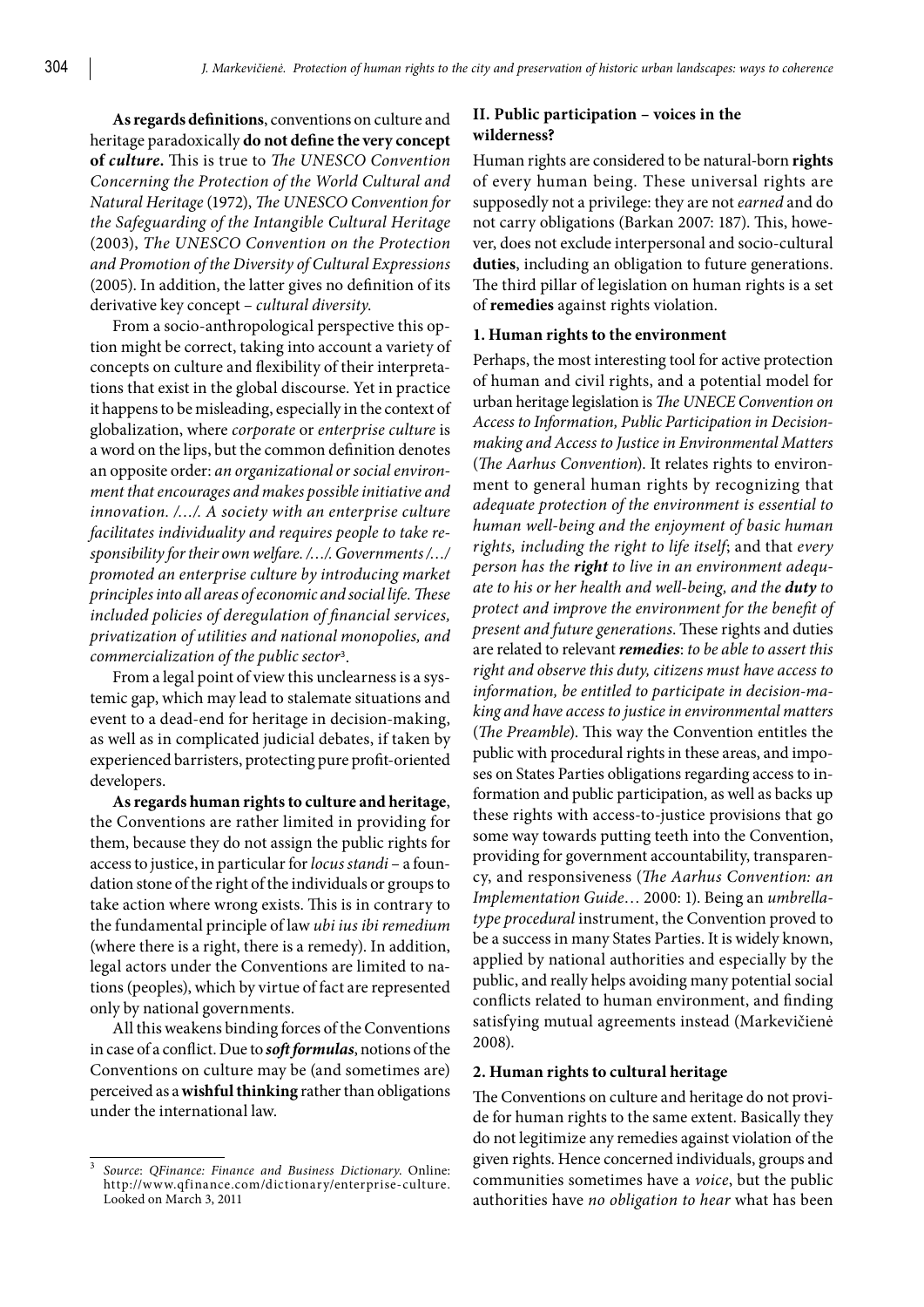said and to take these voices into considerations. Even in a case of the World Heritage, there in no way to submit an individual claim against a state party to the Convention, when it fails to protect this heritage.

In order to avoid increasing social tensions, and gain the widest possible support for heritage preservation, public participation in cultural and heritage issues needs to be legitimated on an international level, maybe by relevant protocols to the Conventions.

In addition, there is a legal gap between cultural rights and heritage preservation. According to Logan, this is mainly due to lack of mutual understanding between professionals: linkage between protection and preservation of cultural heritage and cultural rights as a form of human rights is too often ignored or inadequately understood by scholars working in the cultural heritage field, not clearly understood by cultural heritage practitioners in many countries who too frequently view their work merely as technical, and finally, poorly understood by human rights experts and international law specialists, despite the abundance of opportunities around the world to witness people struggling to assert their cultural rights in order to protect their cultural heritage and their cultural identity (2007: 34).

The same is true regarding interactions between experts, governments and the public. According to Logan, recently UNESCO has promoted the view that heritage protection does not depend alone on top-down interventions by governments or the expert actions of heritage industry professionals, but must involve local communities, and that many conflict situations facing professionals can be avoided or minimized where the local community is engaged in the decision-making processes from the outset. (2008: 3, 5).

*The Council of Europe Framework Convention on the Value of Cultural Heritage for Society* (the *Faro Convention* 2005, entry into force June 1, 2011) is one of the first steps. It legitimates individual and community rights to and responsibilities towards cultural heritage, and for this purpose introduces fundamental legal notions: heritage as *resources* for sustainable development and quality of life; *social cohesion* by fostering a sense of shared responsibility towards the places in which people live; rights related to cultural heritage as being *inherent in the right to participate in cultural life*; obligatory *recognition of the public interest in cultural heritage* and consideration of values of *heritage communities*, *access to cultural heritage and public participation* as involvement in the process of identification, study, interpretation, protection, conservation and presentation of the cultural heritage, as well as in public reflection and debate on the opportunities and challenges which the cultural heritage represents, etc. Being new to existing international heritage law, this model is very close to actual environmental legislation (namely the *Aarhus Convention*). An ongoing process of its accession/ratification indicates clearly that the Convention is of special importance to countries being under heavy pressures of new development and undergoing major transformations of national legal and/or economic systems<sup>4</sup> .

For the mentioned reasons both the *Aarhus* and the *Faro* conventions may serve as valuable models for preservation and cultural continuity of large heritage sites and territorial systems, as well as a legal framework for both international and national legislation on historic urban landscapes worldwide.

### **3. Human rights to the city**

The end of the 20<sup>th</sup> and the beginning of the 21<sup>st</sup> century is marked by overall cultural transformations. Due to a rapid increase in the world urban population altogether with socio-cultural shifts, caused mainly by internal and external migration, the scope of human rights tends to expand from individual well-being to social and cultural existence, as well as **to** *citizens'*  **rights** *in* **the city and** *to* **the city**.

On the other hand, historic areas usually are *large and inhabited morphologic structures* with a *variety and multichotomy of site-related existing and potential usages*.

In this context historic urban landscapes are a very vulnerable heritage, and their preservation faces strong challenges: (i) area-related development issues tend to be trans-sectorial, and soluble not on micro-, but on macro-levels, often outside the sites; (ii) activities in the field of human rights to the city are targeted in equality and non-discrimination, social cohesion, urban security, adequate housing, education, healthy environment, etc.; all these needs may be satisfied in various ways – hence heritage preservation is not an inevitable precondition; (iii) equalization of all the cultural (including urban and architectural) expressions, wherever they took place; in practice this often leads to a *clash of values*, especially in protected areas; (iv) cultural and urban preservation activities tend being self-focused, and paying less attention to wider issues of urban development, such as human, civil and communal rights, environment, health, and social welfare.

<sup>4</sup> Status as of 22/10/2011: ratifications/accessions (Bosnia and Herzegovina, Croatia, Georgia, Latvia, Luxembourg, Moldova, Montenegro, Norway, Portugal, Serbia, Slovenia, The former Yugoslav Republic of Macedonia); signatures not followed by ratifications (Albania, Armenia, Bulgaria, San Marino, Ukraine). Source: Council of Europe Framework Convention on the Value of Cultural Heritage for Society CETS No.199. Online; http://conventions.coe.int/Treaty/Commun/ChercheSig.asp?N T=199&CM=8&DF=22/10/2011&CL=ENG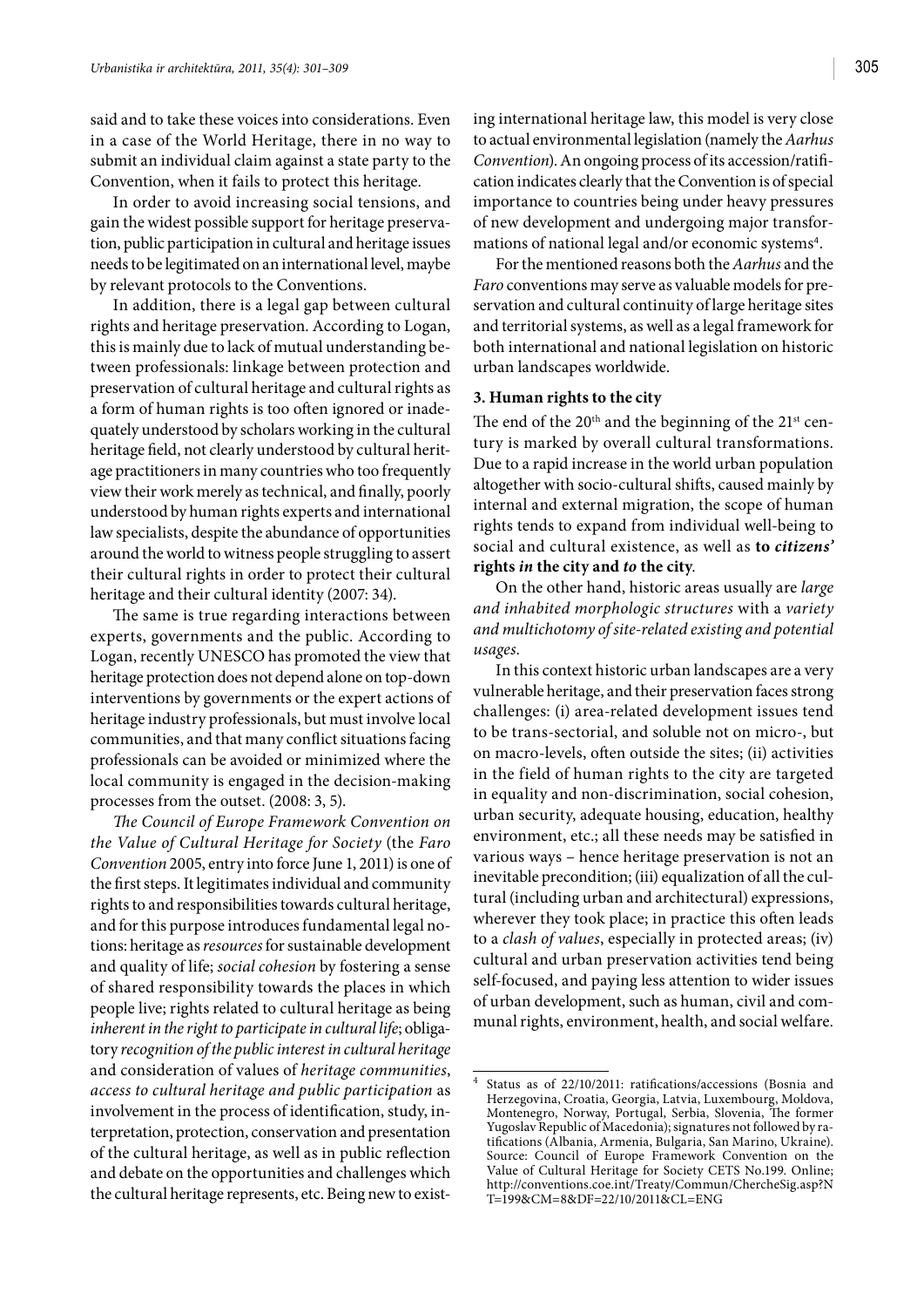As a result, heritage conservation may clash with, and even threaten, other human rights. It may be also perceived as excess activities, causing unnecessary restrictions to development and other vital interests of communities, groups, and individuals. No wonder that on urban macro-levels heritage issues tend to be treated as *marginal*, *non*-*important*, *of no priority*, *non-integral*, *out of system*, *complimentary* and *residual*.

Globalization pressures strengthen this *tendency for marginalization of urban heritage issues*. In addition, groups and communities acting for preservation are increasingly **stigmatized** by corporations and bureaucrats **with labels** like NIMBY (which is an acronym for Not-In-My-Backyard), NIABY (Not-in-Anyone's-Backyard), LULU (Locally-Undesirable-Land-Usage), NOTE (Not-Over-There-Either), NOPE (Not-on-Planet-Earth), BANANA (Build-Absolutely-Nothing-Anywhere-Near-Anything), or CAVE people (Citizens-Against-Virtually-Everything). These stigmatizing campaigns seek *to shut up* the public; sometimes they go further to *slapping* (SLAPPs are *Strategic Lawsuits Against Public Participation* – retaliatory lawsuits intended to silence, intimidate, or punish those who have used public forums to speak, petition, or otherwise used constitutionally protected rights to persuade the government to take a particular course of action). Many countries consider slapping a fight against human rights and gradually adopt anti-SLAPP legislation<sup>5</sup>; *the Aarhus Convention* provides for remedies against slapping on an international level.

On the other hand, there is a growing and gaining strength movement of urban communities, including neighbourhoods, called YIMBY (Yes-In-My-Back-Yard). This means something the people demand being put in their area. The latter is often presented as being in contrast and opposition to the NIMBY phenomenon. However, *YIMBY groups' objectives are in fact similar to those of NYMBY groups'*: both are interested in affordable housing, clean energy sources, greenways, quality housing, affordable senior, family, and low-income housing development, access to transit, social, and other services for community's members, public spaces, streets for people, etc.

The major difference is that of *contra* versus *pro* type of response from the public. However, one or another type of response depends rather on public information and consultations agenda, than on "inherently

positive" or "inherently negative" persons/attitudes. Since information and consultations with the public happen from the very beginning, at the initial stage, when "ideas just fly in the air", public feedback is heard, and concerns are taken onto account, a YIMBY-type response is much more expectable, and vice versa. In other words, *the same public concerned may give a YIMBY- or NIMBY- type response in the same matter*, reacting adequately to openness, fairness, and transparency of developers/public servants in charge.

**Human rights** *to* **the city and** *in* **the city** are indicated in a large scope of the UN instruments, related to programs on human settlements (UN-HABITAT) and sustainable development, as well as in documents of related global forums, i.e., *World Urban Forum*, *World Social Forum*, *International Alliance of Inhabitants*, and of European initiatives, such as *European movement of cities for Human Rights*, etc.

*The Global Charter–Agenda for Human Rights in the City* has been initiated by city mayors during the *World Social Forum* 2005, continued under an umbrella of the *World Forum on Human Rights*, created by the UNESCO (SHS), as well as of a global organization the *United Cities and Local Governments* (UCLG); the final document will be presented at UCLG World Council (which will be held in Florence (Italy) in December 2011) for formal approval. As regards cultural rights and rights to heritage, *The Global Charter* stays in the mainstream of the mentioned legal instruments on human rights, i.e. it more than briefly indicates the right to culture, diversity, and to enjoyment of the arts and heritage. Another legal instrument – *The Draft World Charter on the Right to the City* – has been elaborated by the *Social Forum of the Americas* 2004, the *World Urban Forum* 2004, and the *World Social Forum* 2005, under the initiative of NGOs, academic community, and civil society networks. It presents a comprehensive humanitarian background and a holistic communal perspective, including an emphasis on citizens' right to their historical and cultural heritage. The most important is a notion of *the city* both as a physical and immaterial public space, pertaining to all of its inhabitants. *The right to the city* is understood as an equitable usufruct to the city (i.e. the right to use it) – a collective right of the inhabitants (2005: 1–2).

*The Universal Declaration on Emerging Human Rights* has been approved by the *Universal Forum of Cultures* at Monterrey, Mexico in 2007. Many of its guiding principles and human rights are significant to legislation on urban heritage, just to mention: (i) dignity; (ii) interdependence and multiculturality, which recognizes individuals, peoples, and communities as collective subjects of rights; (iii) justiciability; (iv) the

<sup>5</sup> For example, a majority of the US States have passed 'anti-SLAPP laws', Canada, Australia, and some other counties are undergoing the same legislative shift. For SLAPP details see Jennifer Gleason's "Strategic lawsuits against public participation" (*The Handbook on Access to Justice under the Aarhus Convention,* 2003:59-60).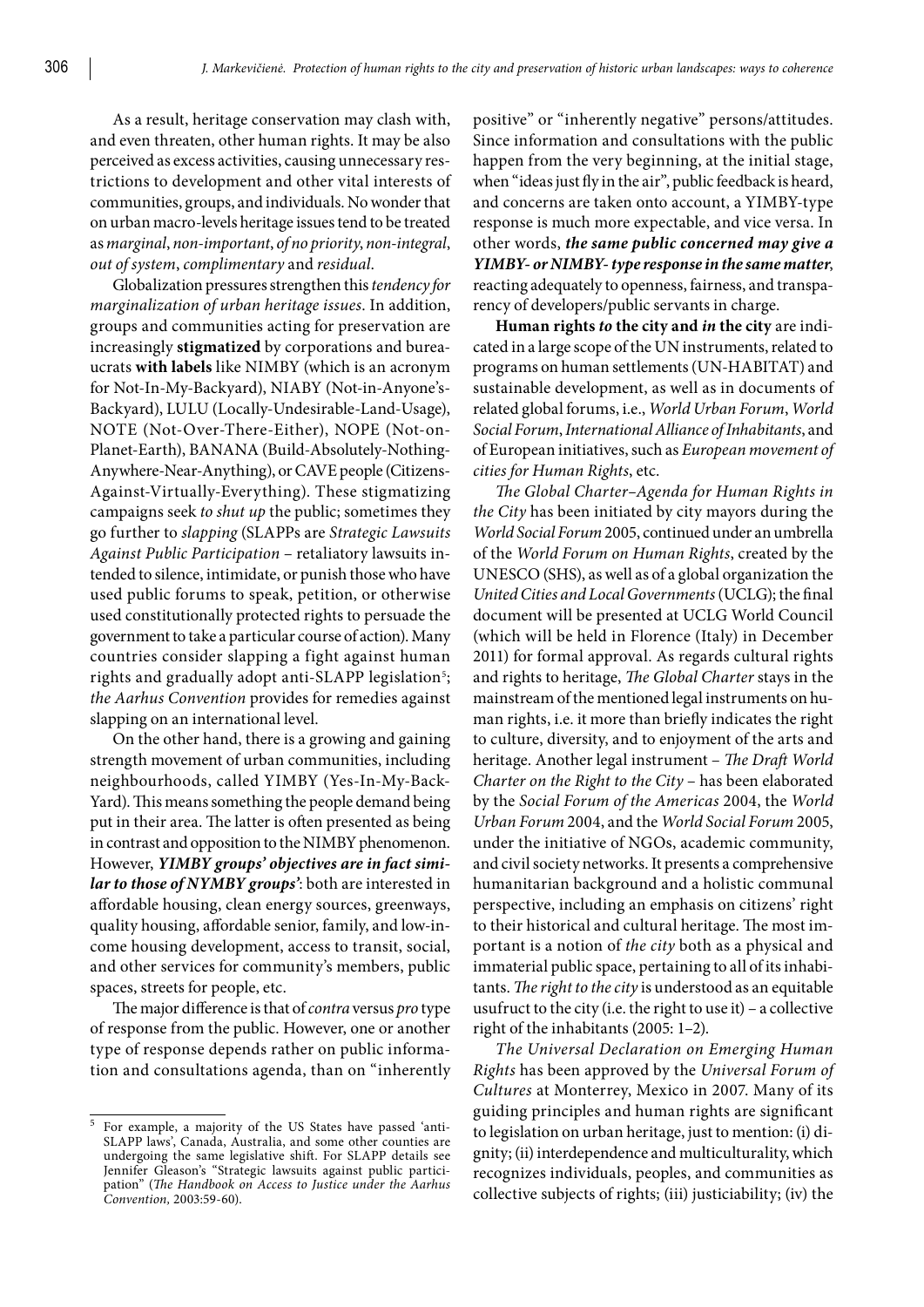right be consulted, participate, and challenge before the courts; (v) pluralistic democracy for individuals and communities; (vi) recognition and protection of the common cultural identity; honour and self-image of human groups; (vii) participatory democracy, which *inter alia* comprises the right to the city; (viii) the right to maintain residence in the place of main social relations; (ix) public spaces and attractive town-planning, harmonious and sustainable urbanism; (x) conversion of the marginal city into the city of citizenship, etc.

Human rights are tightly related to human wellbeing and the enjoyment of basic human rights, including the right to life itself. However, they *are not inseparable* from historic urban landscapes, and can be satisfied in other environments as well. On the other hand, urban conservation has no other way to success than through implementation of these general aims. Historic urban areas are much more than honourable evidences of the Past. Due to their scale, structure, shape, and other eco-cultural qualities they usually are socio-petal, coherent, fitted to small communities, and sustaining face-to-face interactions in a familiar and secure environment, i.e. they are irreplaceable resources for habitat purposes, having a potential for positive socio-cultural shaping of local communities.

Unfortunately, these important added values haven't been defined clearly, ant their promotion is not wide enough and convincing. As a result, historic urban landscapes often are underestimated in the entire context of urban development. Thinking about successful preservation under these uneasy circumstances, it is vital to upturn the situation, especially in legal terms.

#### **4. Historic Urban Landscapes**

In all this light, the above-mentioned *ICOMOS Submission* is stating correctly that an establishment of the new type of protected areas – historic urban landscapes – is a challenge to *conventional models of urban conservation* (2008: 5). However, it is no less a challenge both to *conventional urban development planning* that treats urban heritage as an added *city décor* – marginal to fundamentals of *real* urban life, as well as to issues of human rights *in* the city and *to* the city.

*A notion of historic urban landscapes as urban habitats* has been initiated by the UNESCO in 2005, passed through a long world-wide debate, and ended in a new standard-setting instrument – *The Recommendation on the Historic Urban Landscape* – that has been adopted by the UNESCO General Conference at its 36th session in November 2011<sup>6</sup>.

### The Draft Document states that:

*Urban heritage, including its tangible and intangible components, constitutes a key resource in enhancing the liveability of urban areas and fosters economic development and social cohesion in a changing global environment*; and

*Historic urban landscapes are the urban areas understood as the result of a historic layering of cultural and natural values and attributes, extending beyond the notion of "historic centre" or "ensemble" to include the broader urban context and its geographical setting; and this wider context includes notably the site's topography, geomorphology, hydrology and natural features; its built environment, both historic and contemporary; its infrastructures above and below ground; its open spaces and gardens, its land use patterns and spatial organization; perceptions and visual relationships; as well as all other elements of the urban structure. It also includes social and cultural practices and values, economic processes and the intangible dimensions of heritage as related to diversity and identity* (Para. 8–9).

Further, *The Recommendation* defines *conservation as management of resources* and *a strategy to achieve a balance between urban growth and quality of life on a sustainable basis* (Para. 3).

Finally, it proposes a specific instrument – *the historic urban landscape approach* – that:

*Aims at preserving the quality of the human environment, enhancing the productive and sustainable use of urban spaces while recognizing their dynamic character, and promoting social and functional diversity*;

*Integrates the goals of urban heritage conservation and those of social and economic development;*

*Is rooted in a balanced and sustainable relationship between the urban and natural environment, between the needs of present and future generations and the legacy from the past*;

*Considers cultural diversity and creativity as key assets for human, social and economic development and provides tools to manage physical and social transformations and to ensure that contemporary interventions are harmoniously integrated with heritage in a historic setting and take into account regional contexts*; and

*Learns from the traditions and perceptions of local communities while respecting the values of the national and international communities* (Para. 11–13).

*The Recommendation* clarifies challenges, pressures, and opportunities, taking into account economic, demographic, social and environmental issues, and defines policies and tools, such as civic engagement, knowledge and planning, regulatory, and financial tools, as well as capacity building.

<sup>6</sup> Since the Final document has not been publish yet, see the Final Draft, presented for adoption, for reference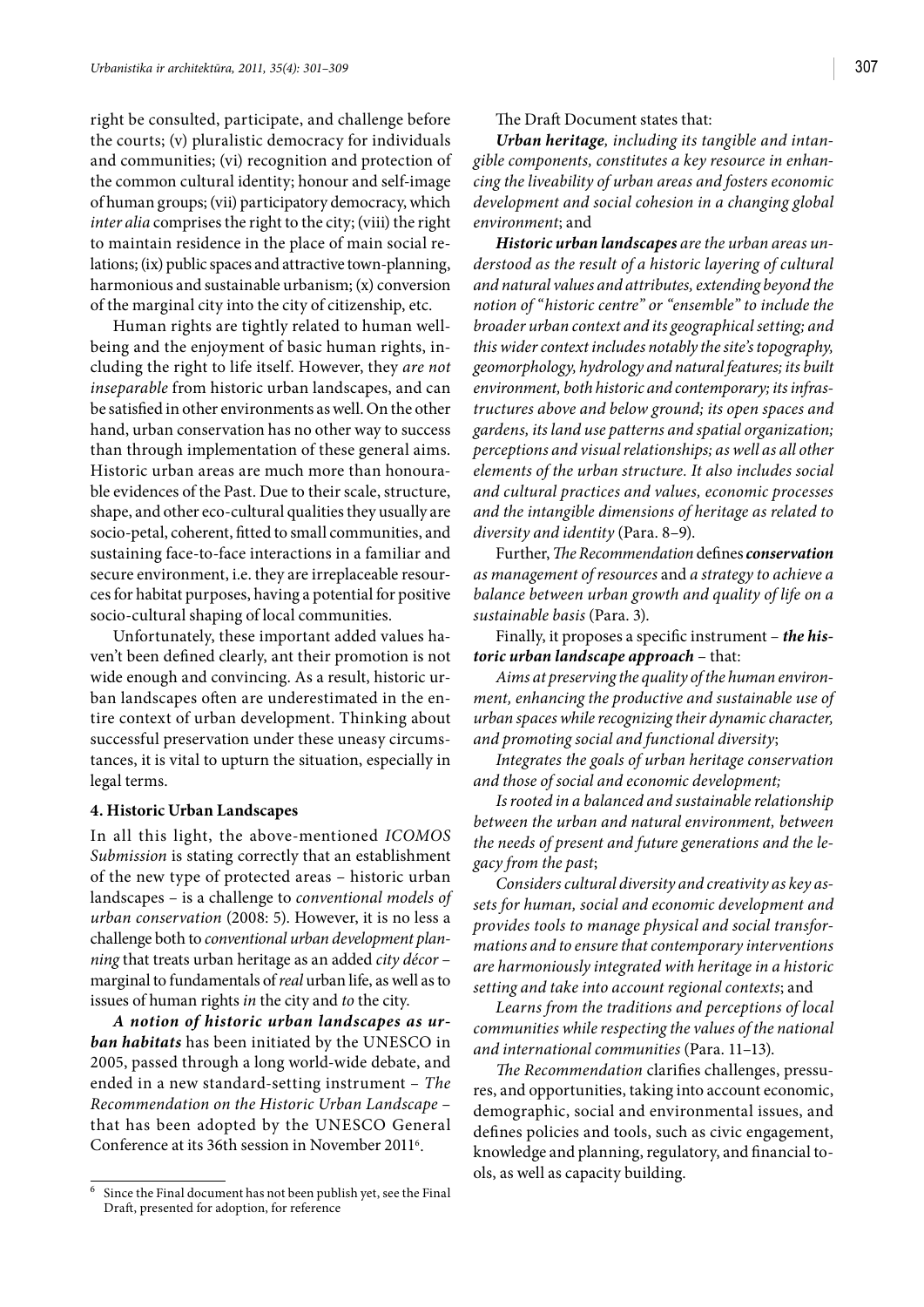Relevant important doctrinal principles have been set by the ICOMOS *Valetta Principles for the Safeguarding and Management of Historic Cities, Towns and Urban Areas*, adopted by the ICOMOS XVII General Assembly on 28 November 2011. In addition the General Assembly accepted "Heritage and Landscape as Human Rights" as the main theme of the scientific symposium of the ICOMOS XVIII General Assembly 2014.

The proposed integration of the three rather isolated areas of activities, i.e., of urban conservation, urban planning, and human rights, is innovative from any particular perspective. And an estimated outcome would be a vibrant and continuing historic city, sustained by heritage communities, socio-petal, enhancing social cohesion, safe and friendly to natural and historic environment. It is really worth trying.

## **Conclusions**

- 1. Human rights law denotes cultural and heritage rights, however does not precise them, which leads to misinterpretations, as well as to diminishing or neglect of their importance to individuals, peoples and societies.
- 2. International legislation on culture and heritage is too *soft* for adequate protection of living historic cities.
- 3. *The UNESCO Recommendation on Historic Urban Landscapes* is a valuable perspective for preservation and continuity of an increasingly endangered urban heritage.
- 4. In this context, it would be necessary to: (i) legitimize human rights to culture and heritage, as well as public participation in the entire conservation process from the very beginning; (ii) define historic urban landscapes as irreplaceable socio-cultural resources, being a critical factor for formation and continuity of socio-cultural identities, and adding important values to human development; (iii) precise the meaning of *sustainable development* in the process of urban conservation.
- 4. The *Aarhus* and the *Faro conventions* might become useful legislative models for implementation of fundamental human and socio-cultural rights, related to living in historic citie*s.*

#### **References**

- Barkan, E. 2007. Genes and Burkas: Predicaments of Human Rights and Cultural Property, in Silverman, H.; Ruggles, F. D. (Eds.). *Cultural Heritage and Human Rights*. NY: Springer Science + Business Media, 184–200.
- *Council of Europe Framework Convention on the Value of Cultural Heritage for Society* (*the Faro Convention*) [onli-

ne]. 2005. Available from Internet: <http://conventions. coe.int/Treaty/EN/Treaties/Html/199.htm>.

- *Council of Europe Framework Convention on the Value of Cultural Heritage for Society: state of signification and accession/ratification, 26 February 2009* [online]. Available from Internet: <*http://conventions.coe.int/*Treaty/ Commun/ChercheSig.asp?NT=199&cm=8&df=&cl=eng>.
- Dallmayr, F. 1992. Hermeneutics and the Rule of Law, in Leyh, G. (Ed.). *Legal Hermeneutics: History, Theory, and Practice*. Los Angeles, Oxford: University of California Press: Berkeley, 3–20.
- Denhez, M. 1997. *The Heritage Strategy Planning Handbook*. Durdurn Press: Toronto-Oxford.
- *Draft Global Charter-Agenda for Human Rights in the City,* 2008. *3* version, October 2008 [online]. Available from Internet: <http://www.spidh.org/uploads/media/ CHARTER-AGENDA\_V3\_EN\_oct2008.pdf>.
- *Handbook on Access to Justice under the Aarhus Convention*. 2003. Stec, S. (Ed.). Hungary: Szentendre [online]. Available from Internet: <http://www.unece.org/env/pp/a. to.j/handbook.final.pdf>.
- Logan, W. S. 2007. Closing Pandora's Box: Human Rights Conundrums in Cultural Heritage Protection, in Silverman, H.; Ruggles, F. D. (Eds.). *Cultural Heritage and Human Rights*. NY: Springer Science + Business Media, 33–52.
- Logan, W. S. 2008. UNESCO, Cultural Diversity, Cultural Heritage and Human Rights, in *3rd International UNESCO Memory of the World Conference*, 19–22 February 2008, Canberra [online]. Available from Internet: <http://www.amw.org.au/mow2008/mow/speakerPapers/LoganPaper.pdf>.
- Markevičienė, J. 2006. Concept of Cultural Heritage in the International Law: from the Charter of Venice to the Council of Europe Framework Convention on the Value of Cultural Heritage for Society, in *Cultural Heritage and Society in the 21st Century, National and International Aspects.* Vilnius: ICOMOS Lithuania, 69–90.
- Markevičienė, J. 2008. *The Aarhus Convention and its Implementation in the Republic of Lithuania*. Research project. Vilnius: The State Commission for Cultural Heritage [online]. Available from Internet: <http://www2. lrs.lt/kt\_inst/pamink/dokumentai/2008\_05\_23/Orhuso\_ pazyma.doc>.
- *Recommendation on the Historic Urban Landscape. The Draft text of the new proposed Recommendation on the Historic Urban Landscape, as adopted on 27 May 2011 at the Intergovernmental Meeting of Experts on the Historic Urban Landscape (category II) at UNESCO Headquarters, including a Glossary of Definitions*. 36 C/23 Annex. The UNESCO, 2011. Available from Internet: <http://unesdoc. unesco.org/images/0021/002110/211094e.pdf>
- Silverman, H.; Ruggles, F. D. (Eds). 2007. Introduction, in *Cultural Heritage and Human Rights*. NY: Springer Science + Business Media, 3–22.
- *The Aarhus Convention: an Implementation Guide*, 2000. Prepared by Stec, S.; Casey-Lefkowitz, S. United Nations: New York and Geneva [online]. Available from Internet: <http://www.unece.org/env/pp/acig.pdf>.
- The *Economist Intelligence Unit's Quality of Life Index* (LQI), 2005 [online]. Available from Internet: <http://www. economist.com/media/pdf/quality\_of\_life.pdf>.